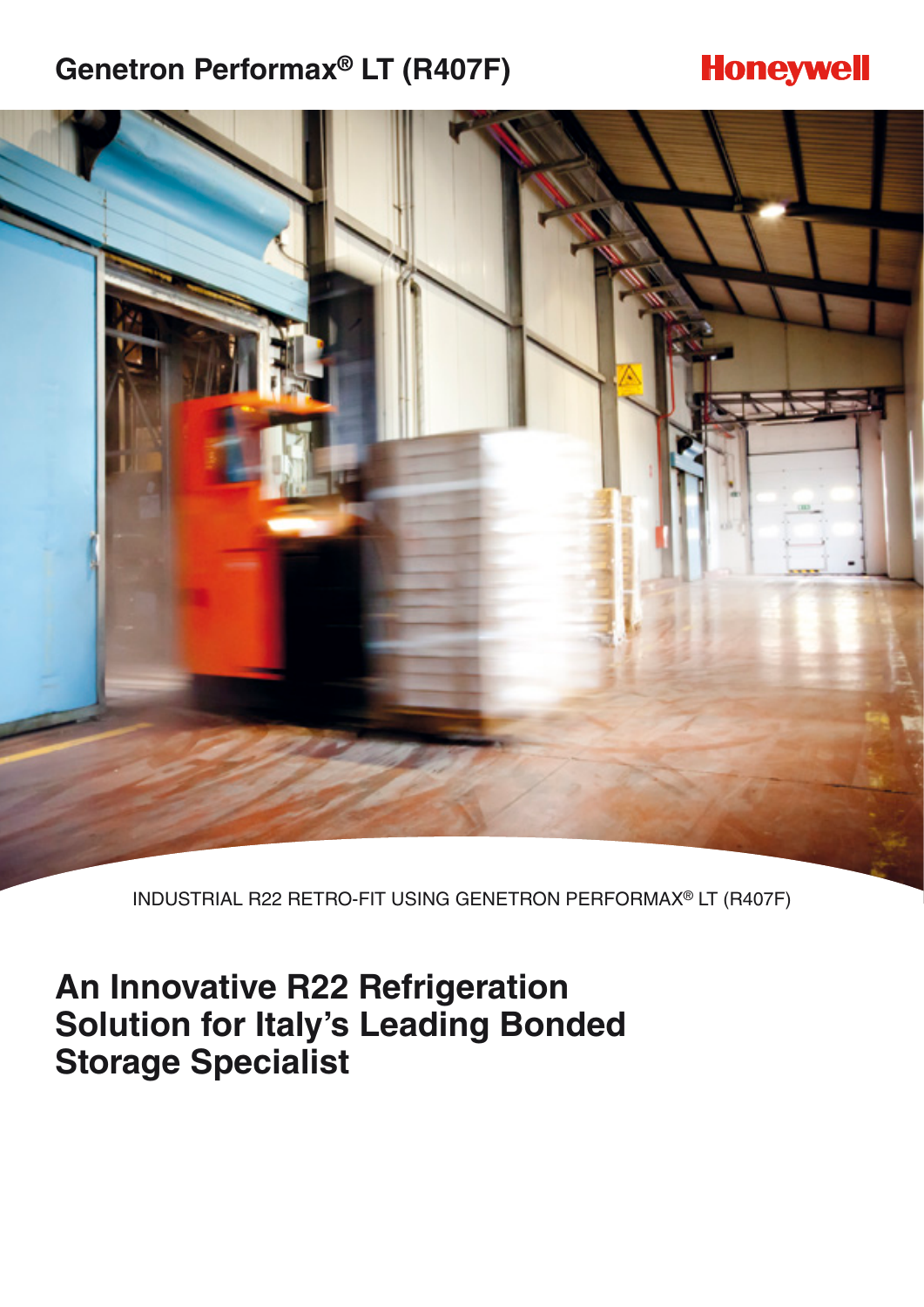# Investing in low carbon technology.

Eurofrigor was formed in 1974 and is situated in the industrial area of Controguerra in Italy, providing over 20,000m2 of cold-storage rooms in a bonded warehouse area, enabling goods to be imported free from the usual customs clearance. The company is a clear leader in cold storage, with facilities that include 25 cold-storage rooms (with interior temperatures ranging from +5°C to -30°C), along with blast freezer applications (operating to -40°C).

Until recently, the company operated its facilities using R22 as a system refrigerant – however under F-Gas Regulations, R22 will be a prohibited refrigerant from the end of 2014. This phasing out, together with escalating costs and reducing availability, focused Eurofrigor on finding a replacement – and the company turned to Frigo Tecnica Int. Le Spa for professional support and an implementation plan that would introduce a new refrigerant while minimizing operational downtime.

The retrofit installation proved that Performax is the best performing low GWP (Global Warming Potential) refrigerant for direct expansion cold-store operations.



*Frigo Tecnica Int. Le Spa, founded in 1980, has played a key role in the field of industrial refrigeration with significant and growing success. The company grew into industrial leaders active in Italy and across the world with more than 150 employees and over 60 million euro in total annual turnover.* 

*Frigo Tecnica Int. Le Spa supports the realization of refrigeration systems for food applications and special production for oil, gas, chemical, petrochemical, pharmaceutical and shipbuilding.*

#### **Background: Choosing a Refrigerant for the Future**

The partnership between Eurofrigor, its refrigeration specialist Frigo Tecnica Int. Le Spa and Honeywell distributor General Gas, was vital in developing a project plan that would see the removal of R22 refrigerant and its replacement with Genetron Performax® LT.

A number of alternative refrigerants were considered, but in the case of ammonia/ cascade CO<sub>2</sub> this would have required a complete mechanical system replacement.

### **Results**

- Successful and cost-effective twophase switch-over to Genetron Performax® LT, minimizing operational disruption
- Blast Freezer room temperature improvement - reduced by 15% to -38 Deg C
- ODP compliant and proven best alternative to R22 providing similar capacity and efficiency
- Near 'drop-in' replacement offering significantly reduced environmental impact

#### **System Technical Information**

| Suction / Evap Temperature     |                                                                                                                                                                                                                                                                                                                                                 | -35 Deg C Storage / -45 Deg C Blast Chillers<br>Stal Compressors - 2 x Model 73 / 1 x Model 71 /<br>1 x Model 57 / 1 x Kobelco 19L |
|--------------------------------|-------------------------------------------------------------------------------------------------------------------------------------------------------------------------------------------------------------------------------------------------------------------------------------------------------------------------------------------------|------------------------------------------------------------------------------------------------------------------------------------|
| Discharge Pressure             |                                                                                                                                                                                                                                                                                                                                                 | 13.5/14 Bar                                                                                                                        |
| Oil Temperature (@ Compressor) |                                                                                                                                                                                                                                                                                                                                                 | $45/50$ °C                                                                                                                         |
| <b>Precautions</b>             | To ensure no liquid returns to the compressor 7°C Superheat was used.<br>A PID controller was used to ensure the correct control of Superheat and<br>thus prevent the return of liquid to the compressor. Additional security:<br>Suction Vessel fitted with electric heater to ensure all liquid is boiled off<br>before return to compressor. |                                                                                                                                    |
| Control                        | As part of the process, a Danfoss Electronic Valve was introduced into the<br>Blast Freezer for improved control. The freezer is set at -45°C with a 100<br>metre pipe run to the plant room: however, Superheat was minimised to<br>4/5 $^{\circ}$ C. Poultry is entering at 0/+2 $^{\circ}$ C and is snap-frozen to -25 $^{\circ}$ C          |                                                                                                                                    |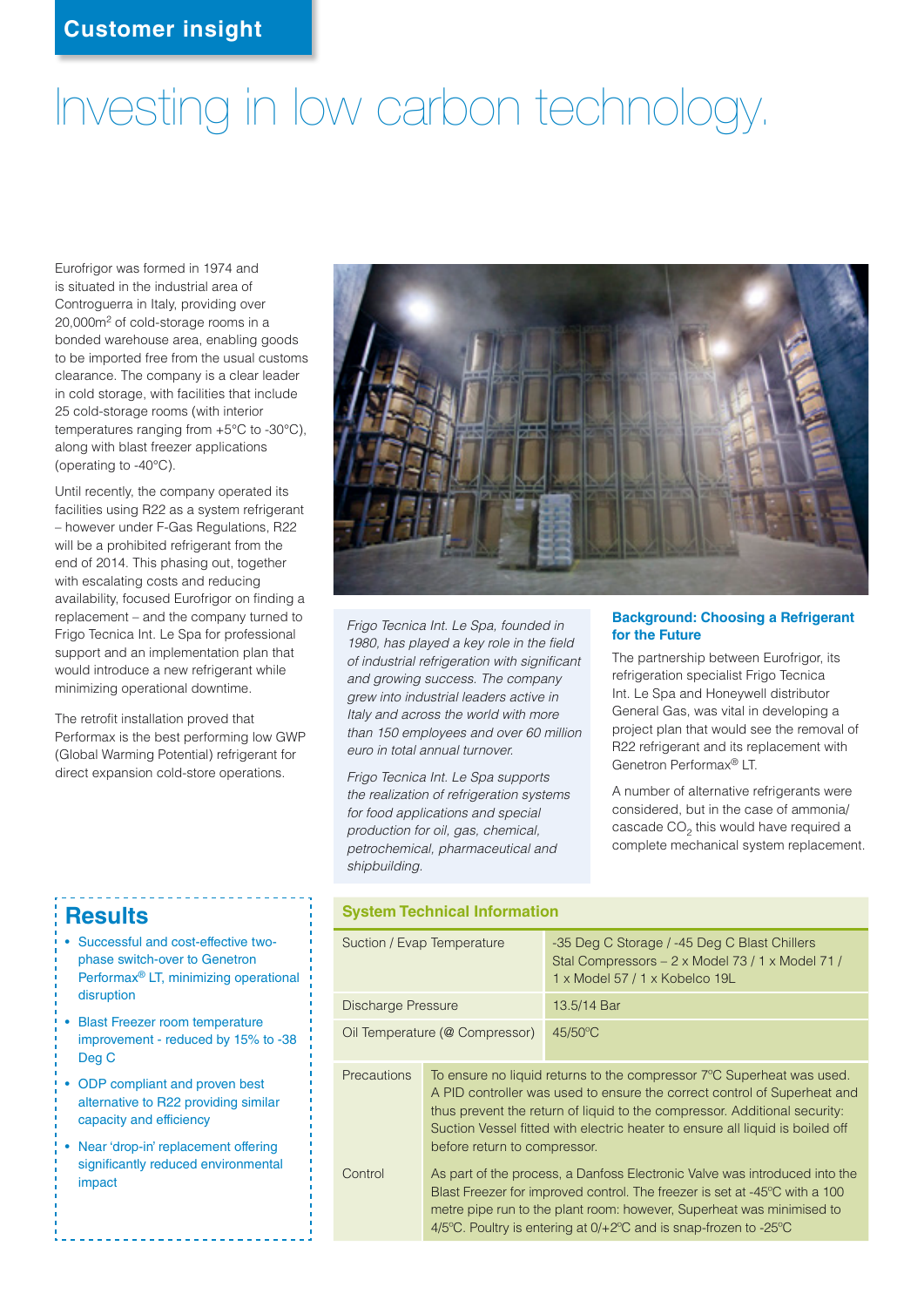Other R22 alternatives assessed included R422A (but Eurofrigor had a prior poor experience with condensing and mass flow with this refrigerant) and R404A – but with its high GWP, this is already targeted for phasing out. In addition, R422D has been shown to create oil issues with screw compressors, and was therefore discounted.

Consequently, Performax LT was selected for its cost effectiveness, well-matched capacity, good availability and impressive efficiency.

#### **Installation: Optimizing Business Benefits**

The project plan for Eurofrigor focused on minimizing the business impact on company during the transition. The near 'drop-in' qualities of Honeywell's Performax LT reduced the engineering work required to introduce the new refrigerant.

The plan devised by Frigo Tecnica Int. Le Spa saw a separate liquid receiver installed during the change-over and the system split in two in order to keep a percentage of the plant in operation at all times.

Frigo Tecnica Int. Le Spa then ran the R22 system with POE oil for 3 to 4 days on one system before recovering the R22, removing the POE oil, evacuating the system (5 mBar) and then recharging with new POE oil and Performax LT. Having completed this on one system, the process was repeated for the second phase, before the temporary receiver was removed and the two systems restored to one.

In all, the switch over took 1.5 months to complete, but the methodical nature of the project management mitigated the economic impact on EuroFrigor. General Gas also took responsibility for the R22 reclaim/recycle.

#### **Feedback: Innovative Technology for A Greener Solution**

"The switch to Genetron Performax LT confirmed that its capacity was very similar to that of R22, but of course with significant environmental benefits. We are now strongly positioned for the future," commented the Eurofrigor Manager.

Sergio Marcozzi, Service Manager, Frigo Tecnica Int. Le Spa added, "In addition to the cost-effective transition to Genetron Performax LT, the new refrigerant was able to reduce the room temperature in the blast freezer by a further 15% (-38 Deg C), providing system advantages and energy efficient operation."

"Honeywell's Genetron Performax LT is proving to be a very effective replacement for R22 as the deadline for phasing out the refrigerant approaches. In the case of Eurofrigor, the near-drop in qualities of Genetron Performax IT helped deliver a cost effective and efficient solution that is environmentally sound and fit for the future."

**Fiorino Danilo Coccagna, Technical Sales Coordinator, Frigo Tecnica Int. Le Spa**